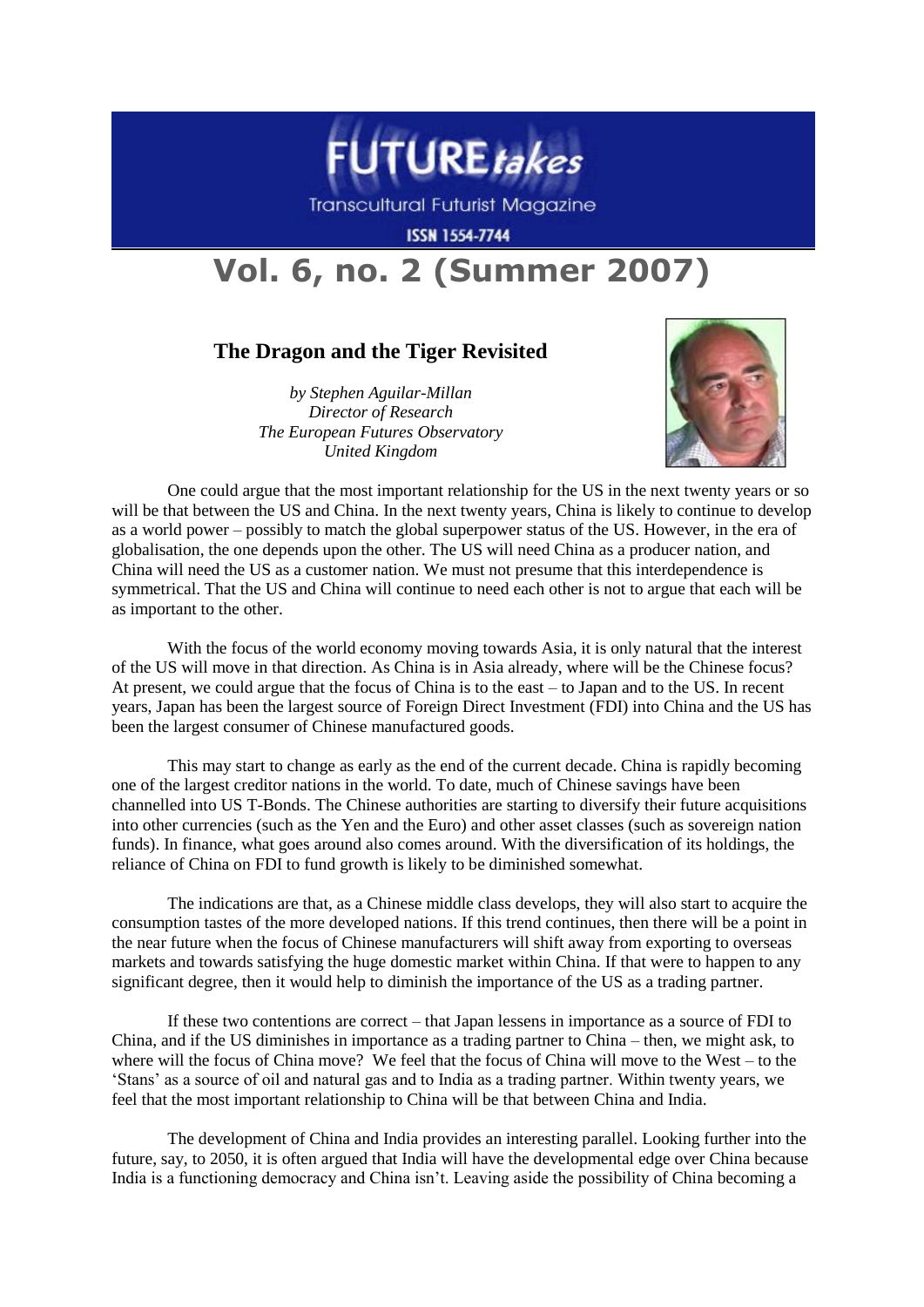functional democracy by 2050 (a heroic assumption), does the long term advantage rest with India? To ask this more generally, do democracies develop better than autocracies?

The evidence is mixed, to say the least. It is true to say that, historically, there has been a link between democracy and development. However, the causality is not readily seen. Do nations develop because they are democracies? Or do nations become democracies because they have developed? In Europe, development came before democracy. In the US, democracy came before development.

The post-war experience of decolonisation provides a mixed picture. We could argue that India provides a model of how a large nation can establish a pluralistic, multi-cultural democracy. And yet, to date, India has not quite lived up to its development potential. China provides a model of how a large nation can develop economically. However, it would stretch matters to a point to argue that China has a functioning democracy.

If we take India and China as two polar extremes, then we have a standard by which other nations can be assessed. The evidence suggests that autocracies have an edge over democracies when it comes to development. The causality in the model is quite simple. As prosperity increases due to development, the democratic process is called into action in order to share the increase in prosperity more widely. In turn, this slows the process of development as funds that otherwise would have been earmarked for investment are instead used for wealth redistribution.

There are a number of examples of this process in action. The Indian government, emulating the Chinese government, has attempted to establish special economic zones. This process has been inhibited greatly by protests – both legal and extra-legal challenges – to the detriment of the policy. In India, as the actions of government are subject to democratic review, policy-makers do not have the same freedom for action as the policy-makers in China. Local interests are not so easily swept aside for developmental projects as they are in China. In this case, the functioning of the democratic process is helping to limit the potential for further development.

An interesting conundrum for the future emerges. If the model is correct, then, as nations develop into the future, so we would expect the pressure for democratic reform to grow as well. If it doesn't, then we ought to seriously question the linkage between democracy and development. If it does, then the process of development might start to stall.

In the context of China, if the Communist Party maintains its control over the polity, then we might expect China to pull ahead of India in developmental terms and stay there. This is not necessarily a bad thing for India. Whilst China may pull ahead economically, it will also have more of the consequential costs of development (environmental degradation, pollution, income disparities). To stylise the position, China might be a richer nation, but India will be a nicer place to live.

Strangely enough, we have seen this argument before. A number of commentators have stylised the relationship between Europe and the US in this way. For example, Jeremy Rifkin, in his book *The European Dream*, suggests that the Europeans have consciously chosen to have a poorer existence in material terms in return for a richer existence in terms of lifestyle. There are many who would echo this view.

Placing this argument into an Asia context in the near future, could China play to the US whilst India plays to Europe? There are, after all, those who see India as a candidate nation for joining the EU by about 2050. Additionally, by 2050, will we see the development of a 'special relationship' between India and China, as is now claimed by Europe in relation to the US? We cannot be sure about what the future will hold for us. However, we can be reasonably certain that the seismic changes currently taking place in geopolitics will ensure that the past is very unlikely to reflect the future.

## *Stephen Aguilar-Millan is the Director of Research at the European Futures Observatory.*